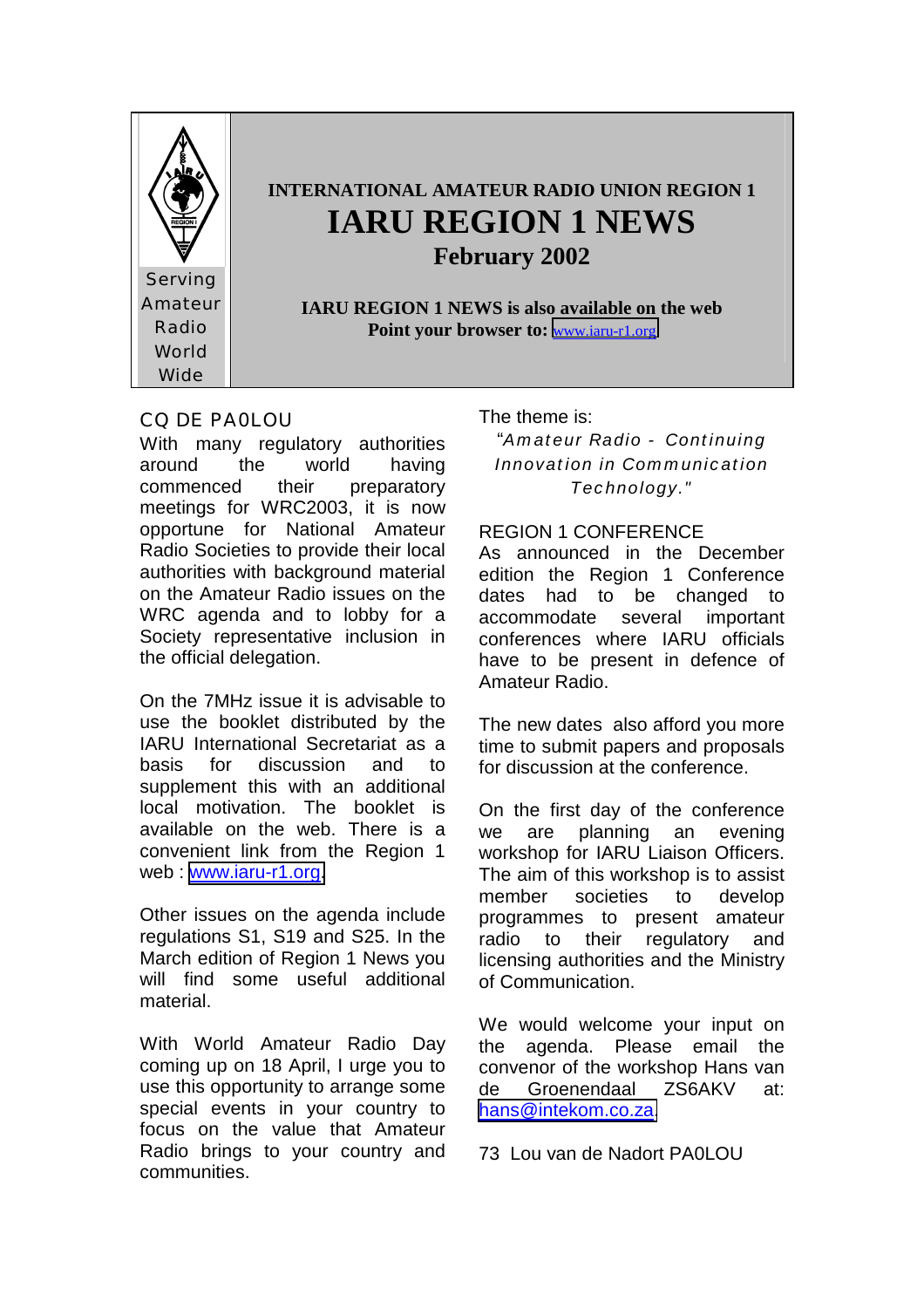# INTERNATIONAL AMATEUR RADIO UNION Region 1 Conference 2002

*San Marino 10 –15 November 2002 (Please note the new date)*

#### Host Society

The conference will be hosted by ARRSM (Associazione Radioamatori Della Repubblica di San Marino

#### Venue

Casa San Giuseppe Via delle Felci, 3, 47893 Valdragone, Repubblica di San Marino Tel. +378 549 903121 Fax +378 549 907595

#### **Conference Papers**

Papers intended for distribution and subsequent discussion at the Conference must be sent to reach the Region 1 Office by 9 May 2002. Papers should be typed and must clearly indicate the Committee to which they are intended.

The committees are:

- Committee 2 Financial
- Committee 3 Organisational
- Committee 4 HF matters
- Committee 5 VHF/UHF and Microwave

Papers may be submitted by email in text format or word files attachments to : IARUR1OFFICE@compuserve.com

Papers may also be submitted in Word format on a disk of standard IBM PC size 3 ½". (Please allow enough time to compensate for delays in the mailing system)

Documents for the work of the General Conference may be submitted by:

- Member Societies,
- The Executive Committee,
- The Specialised Bodies,
- The Administrative Council.
- The International Secretariat and
- The other IARU Regions.

Only official papers with proposals for the General Conference will be considered as Conference documents, and will be included in the Agenda of the relevant committees at the Conference. Papers must be written in English and bear the name of the official IARU body sending the document. They may be signed by the author. Again, may we remind you that each paper should show its origin, subject and suggested processing route (e.g. which committee should consider it).

Papers of a general informative nature that do not contain proposals may be distributed by their originators directly to the Conference participants, after informing the Conference Secretariat. They are not numbered, and they do not appear on the official list of Conference documents and are not on the Conference agenda. Originators of such papers must themselves supply sufficient copies for distribution.

#### Conference Language

**The business of the Conference will be conducted in the English language. Simultaneous translation equipment will be provided by ARRSM for use by those Societies whose delegation includes an interpreter and you are asked to say if you wish to use this facility on form 02/SM/2. The Executive Committee recommends that, wherever possible, delegates appointed to attend the**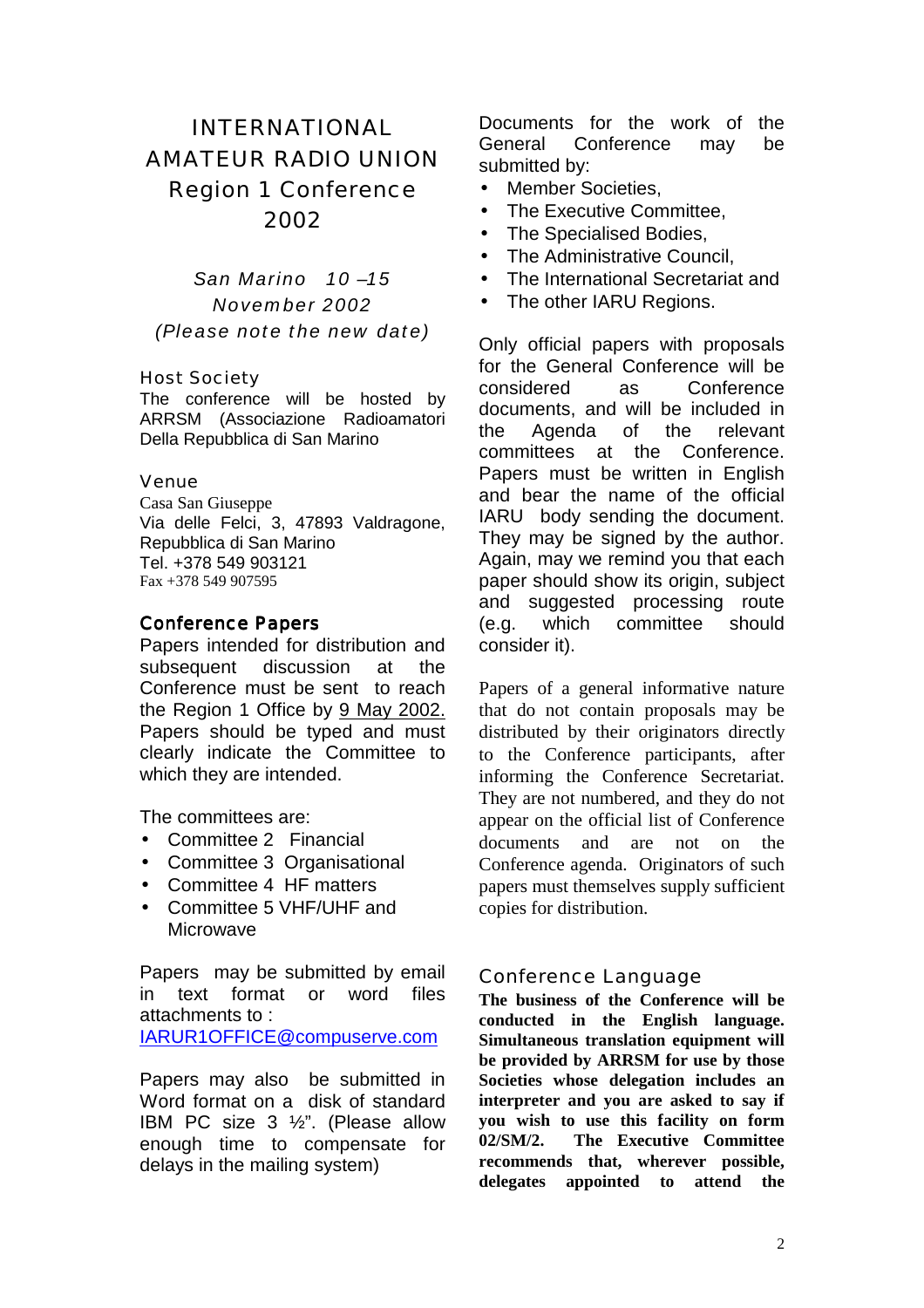**Conference should have a working knowledge of the English language.** 

#### **Financial Assistance to attend Conference**

A Member Society which for financial reasons is unable to send a delegate to the General Conference may apply for financial assistance from IARU Region 1 funds (as per Lillehammer Recommendation) this amount will not exceed 1,500 CHF. The application for such assistance must reach the Secretary and the Region 1 office before 31 March 2002. Later applications shall only be considered in a case of emergency at the direction of the Executive Committee. The financial assistance supplied from IARU Region 1 funds shall be limited in each case to one single delegate from a Member Society. The amount shall depend on available financial resources and the total number of applications received and shall be determined by the Executive Committee.

#### **Accommodation**

The approximate cost of the hotel per person, per day:

| Single room: | <b>CHF 175</b> |
|--------------|----------------|
| Double room: | <b>CHF 140</b> |
| Family room: | CHF 125.       |

The above prices are for full board i.e. breakfast, lunch, dinner, and two coffee breaks every day of the Conference.

The cost of the Final Dinner is CHF 55, and lunch on day of arrival is CHF 35. These costs also include mineral water and a quarter litre of wine or beer

Conference Programme Saturday 9 November 2002 Arrival and registration

Sunday 10 November 2002 10:00 Opening Plenary

Sunday 10 November 2002 20:00 IARU Liaison Officer's Workshop

Monday 11 November 2002 all day Committee Meetings

Tuesday 12 November 2002 all day Committee Meetings

Wednesday 13 November 2002 all day Committee Meetings

Thursday 14 November 2002 Optional tour

Friday 15 November 2002 Final Plenary and Conference Dinner

Saturday 16 November 2002 Departure of Delegates

#### **Distribution of Documents**

The Lillehammer General Conference decided that all Conference documents should be distributed electronically. Member Societies not able to receive documents electronically should advise the IARU Region 1 Office by not later than 31 March 2002. The name of the person and full postal address to which the documents should be mailed, must be stated

Member Societies are responsible for copying and distributing conference documents to their own Conference delegates. Where Conference documents are sent by post, only one copy will be sent to the Member Society.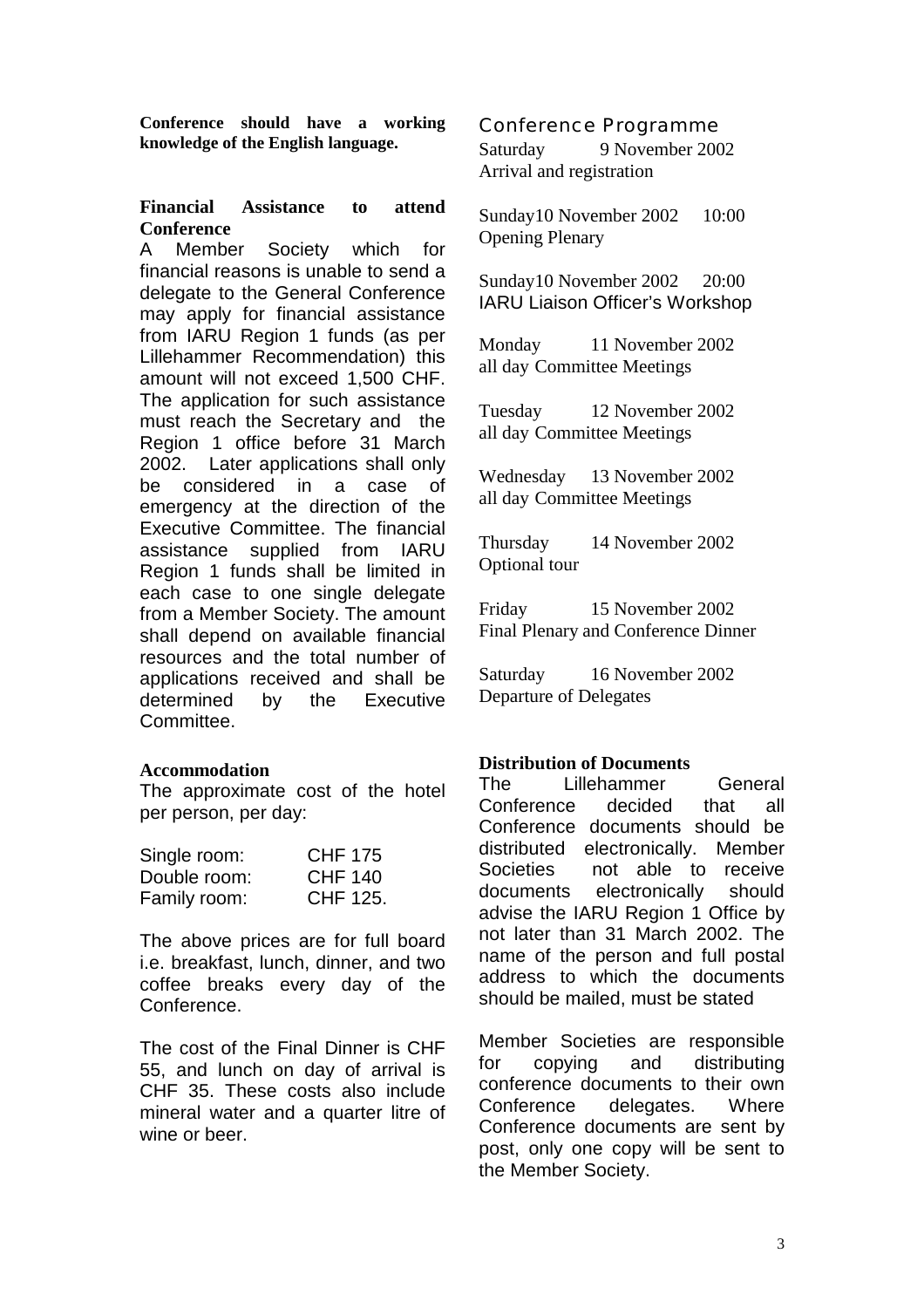#### **IARU Region 1 contact details**

IARU, Region 1 Office Postal Address:

Audrey Jefcoate, Office Manager Fossend, Burlescombe, Devon, EX16 7 JH, England.

Email: IARUR1OFFICE@compuserve.com

Tel: +44 1823 672146 Fax: +44 1823 673161

## **IPHA GUIDE TO BE UPDATED YOUR INPUT NEEDED**

*IPHA IS THE INFORMATION PROGRAMME FOR HANDICAPPED PEOPLE INTERESTED IN AMATEUR RADIO* 

During the conference of IARU Region 1 in San Marino in November 2002 Agnes Tobbe will hand out the booklet of IPHA number 6. The contents of it will be built on received information from the societies. Therefore all member societies in IARU Region 1, 2 and 3, which are interested in the organisation of amateur radio for handicapped people, are invited to send the relevant information to Agnes.

"Firstly, I hope that you are able to send me the developments in this field of your country for the last three years, such as:

- **E-mail addresses** and if there are addresses of webpages, I would like to have them.
- New addresses of societies which organise programmes for handicapped people and the activities they develop.
- Information about nets and other interesting items
- Suggestions for adapting equipment
- Interesting literature that was published in the magazines.
- And any additional information from the societies that will be of interest, for example, articles and photographs (digital) of activities

Secondly, I have the addresses of a lot of societies which were published in number 5, but I am sure that some of them have been changed. I would appreciate it if you will check the addresses and information of number 5 of IPHA concerning your society whether they are still correct or not", Agnes said.

Via the IARU  $-$  Region 1 webpage [www.iaru-r1.org](http://www.iaru-r1.org/) , you can find the IPHA webpage, where the digital booklet of IPHA number 5 can be found. Or click<br>the webbage of IPHA – the webpage of [http://www.users.bigpond.com/tobbe/iph](http://www.users.bigpond.com/tobbe/iphahtm.htm) [ahtm.htm](http://www.users.bigpond.com/tobbe/iphahtm.htm)

Please check and let Agnus know the correct information, and don't forget your e-mail addresses for the webpage or booklet number 6. **The deadline is 1st of August 2002. Please, send the articles and changes to Agnus at [tobbe@bigpond.com](mailto:tobbe@bigpond.com)**

**Agnus would also like to have any digital photographs regarding handicapped amateur radio**

# WORLD AMATEUR RADIO DAY 2002 18 April 2002

"*"Amateur Radio Continuing Innovation in Communication Technology."*  Let's have your ideas on how to celebrate this important day: iaru@intekom.co.za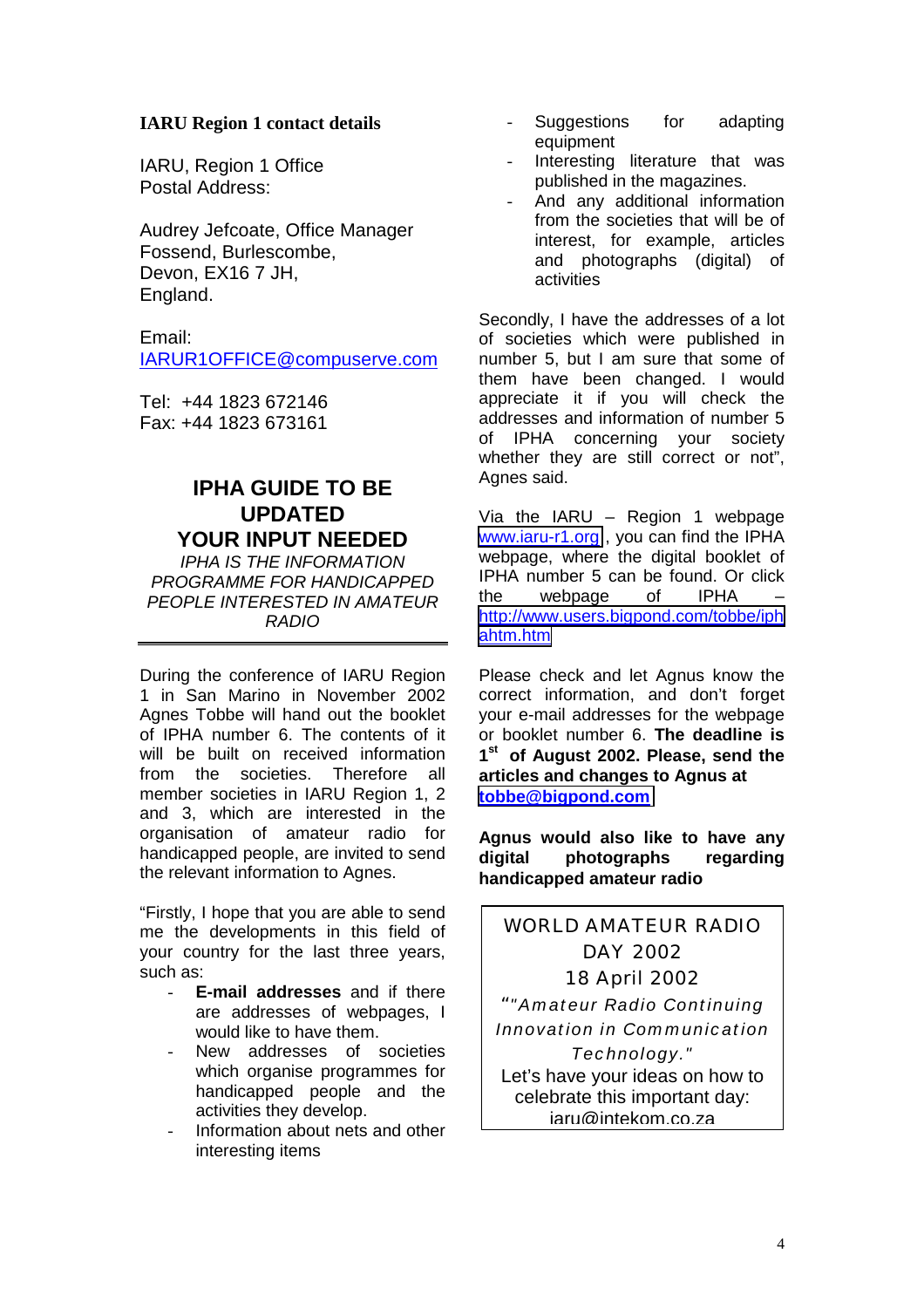# **IARC and USKA HOLD INFORMATION MEETING ON IARU ACTIVITIES**

During the ITU-R WP8A meeting in Geneva the International Amateur radio Club Members and the USKA IARU Liaison Officer arranged a meeting for invited delegates and amateurs. The theme of the meeting was: IARU activities on the international scene, specially WRC03 preparations.

W4RA, K1ZZ, SP5FM, VE3PU and W4RI addressed the group, some using power point presentation.

## **The HOLY LAND DX CONTEST - 2002**

Rules for participants worldwide (outside of Israel)

NEW STARTING TIME FOR THE CONTEST:

SATURDAY 20 APRIL 2002

FROM 00.00 - 23.59 UTC

#### THE AIM:

To promote contacts between Radio Amateurs around the globe and Israeli Hams.

To aid Amateurs to achieve the "HOLY LAND AWARD" and other different Israeli awards.

1. Eligibility All licensed amateurs and SWL's worldwide.

2. Objective: To contact as many different Israeli amateur radio stations on as many bands, and from as many 'Areas', as possible in both modes, CW and SSB.

3. Contest Period Starting: Saturday 20 April 2002, 00.00 UTC. Ending: Saturday 20 April 2002, 23.59 UTC.

4. Categories

1. Single operator - MIX ( all bands) New category! a. Single operator - SSB only ( all bands)

New category! b. Single operator - CW only ( all bands)

2. Multi operators - single transmitter all bands

3. Short Wave Listeners – SWL

5. Modes SSB; CW; MIX (SSB + CW).

6. Bands 1.8 , 3.5 , 7, 14, 21, 28 MHz. According to the IARU Region-1 recommendations: 3.50-3.56, 3.60-3.65, 3.70-3.80, 14.00-14.06, 14.125-14.300, 21.00-21.08, 21.20-21.40, 28.00-28.10, 28.50-28.80 MHz.

7. Exchange

Worldwide stations send RS(T) + QSO number sarting with 001. Israeli stations give RS(T) and 'Area'.

8. Valid Contact

The same station may be contacted both in CW and SSB on each band. It is thus possible to make up to 12 valid QSO's with the same station if worked in CW and SSB on each band. Neither Cross-Mode nor Cross- Band contacts are not permitted.

9. QSO Points

2 points for each QSO on 1.8 - 3.5 - 7 MHz.

1 point for each QSO on 14 - 21 - 28 MHz.

10. Multipliers One multiplier for each 'Area' worked once per band.